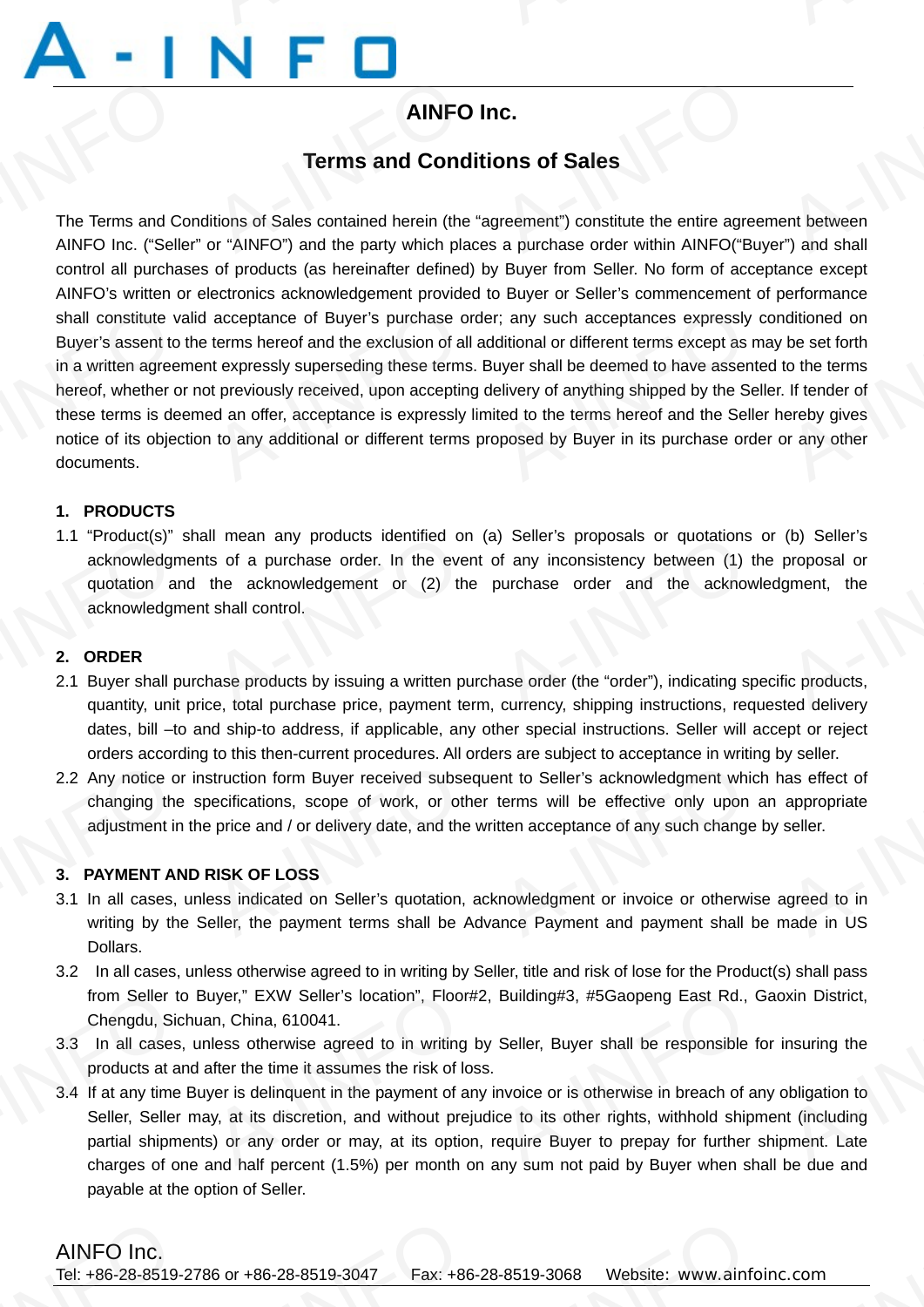## **4. SHIPPING AND DELIVERY**

- 4.1 Shipping dates will be established by Seller upon its receipt and acceptance of an order from Buyer.
- 4.2 Unless Seller received and acknowledges written shipping instructions from Buyer regarding shipment prior to the delivery date, Seller may select and engage on Buyer's behalf third parties, including domestic and international forwarders and carries, for the handling transportation, clearance and delivery of the Products. Seller shall use reasonable care in making such selection but shall have no liability by the means, route, and procedure to the followed by such third parties. The selection by Seller of a particular company shall not mean that Seller warrants or represents that the company will properly perform such services and Seller shall not be responsible for any delays or damages caused by such third parties, nor shall such third parties be considered to be an agent of Seller. In the event Seller pays or is required to pay or prepay any fees or charges related to these services, Buyer shall include the shipping & handling charges in their purchase order payment. 4. SHIPPING AN<br>4.1 Shipping date<br>4.2 Unless Seller<br>to the deliver<br>international 1<br>Seller shall us<br>procedure to DELIVERY<br>
Vill be established by Seller upon its r<br>
ceived and acknowledges written shi<br>
ate, Seller may select and engage of<br>
varders and carries, for the handling<br>
easonable care in making such selection<br>
of followed by ipt and acceptance of an order from<br>hy instructions from Buyer regarding<br>Buyer's behalf third parties, including<br>nsportation, clearance and delivery on<br>but shall have no liability by the me<br>election by Seller of a particul yer.<br>ipment prior<br>omestic and<br>ne Products.<br>s, route, and<br>ny shall not considered to<br>charges relat<br>order paymer<br>5. CANCELLATI<br>5.1 In the event the forth herein, t Exercise an agent of Seller. In the event Seller<br>to these services, Buyer shall inclu<br>Leither party defaults in any of the terr<br>prder party shall give the defaulting p r pays or is required to pay or prep<br>the shipping & handling charges in<br>conditions, obligations, undertakings<br>written notice of such default. If the any fees or<br>Pir purchase<br>A-Information<br>A-Information Set<br>A-Information Set

## **5. CANCELLATION**

- 5.1 In the event that either party defaults in any of the terms, conditions, obligations, undertakings or liabilities set forth herein, the order party shall give the defaulting party written notice of such default. If the defaulting party does not remedy such default within ninety (90) days following receipt of written notice thereof, the party giving notice may cancel the Order by providing the defaulting party with a written notice of cancellation.
- 5.2 Except as provided in paragraph 5.1, Orders accepted by Seller can only be cancelled by Buyer with the mutual agreement of Buyer and Seller. In the event and Order is agreed to be cancelled, Buyer will be liable for no less than the sum of (1) the sales price of all finished goods, (2) the total cost of all work in process and all raw materials purchased for the Product, including long lead time and / or bulk material, (3) a reasonable profit with respect to unfinished goods and (4) any other obligations, liabilities, expenses and / or costs incurred by the Seller in connection with the Order (including, but not limited to, any administrative, freight and restocking costs and expenses). In no event will Buyer's liability under this section exceed the total value of the cancelled portion of the Order. 5.2 Except as promutual agree<br>for no less that<br>all raw materi<br>profit with respectively than<br>and restockin<br>of the cancell ded in paragraph 5.1, Orders accept<br>
the sum of (1) the sales price of all fin<br>
purchased for the Product, including<br>
ct to unfinished goods and (4) any<br>
Seller in connection with the Order (<br>
osts and expenses). In no eve by Seller can only be cancelled by<br>Order is agreed to be cancelled, Buy<br>ad goods, (2) the total cost of all work<br>ng lead time and / or bulk material, (3<br>ner obligations, liabilities, expenses<br>uding, but not limited to, any yer with the<br>will be liable<br>process and<br>reasonable<br>d / or costs<br>ative, freight<br>e total value

## **6. LIMITED WARRANTY**

6.1 Notwithstanding any other provision hereof, Seller's sole and exclusive obligations and Buyer's sole and exclusive remedy for the Products sold hereunder are set forth in the Seller's warranty which can also be found on www.ainfoinc.com. 6.1 Notwithstandiexclusive rem<br>found on <u>www</u><br>7.1 **LIMITATION (7.1 The aggregation** any other provision hereof, Seller's<br>y for the Products sold hereunder a<br>nfoinc.com.<br>LIABLITITY; LIMITATION ON BRING<br>cumulative total liability for which set<br>nty or contract, indemnification here Ie and exclusive obligations and Bundet forth in the Seller's warranty white<br> **G ACTION**<br>
is obligated to pay buyer hereund tort (including negligence), or other <sup>2</sup> sole and<br>
can also be<br>
whether for<br>
whether for<br>
e, shall not

## **7. LIMITATION OF LIABLITITY; LIMITATION ON BRINGING ACTION**

- 7.1 The aggregate cumulative total liability for which seller is obligated to pay buyer hereunder, whether for breach of warranty or contract, indemnification herein, tort (including negligence), or otherwise, shall not exceed the payment made to seller in connection with those products purchased under the order which gave rise to such liability.
- 7.2 No action shall be brought by buyer for any breach by seller more than one (1) year after the occurrence of the cause of action therefore.

## **8. FORCE MAJEURE**

8.1 Seller shall be excused from any liability, loss or damage to Buyer or any other person or party for failure to manufacture or deliver, or any delay in delivery, arising form any events beyond Seller's control regardless of whether or not they were foreseeable by either party when the products were ordered. Such uncontrollable events include, but are in no way limited to, acts of God, war, riot, embargoes, acts of civil or military authorities, fires, floods, accidents, Government priorities or regulations, quarantine restrictions, acts of Buyer, strikes, labor disputes, difference with workman decrees, delays in transportation, and shortage of cars, fuel, labor or materials. 7.2 No action sha<br>the cause of a<br>8. **FORCE MAJE**<br>8.1 Seller shall be<br>manufacture or d<br>whether or not the<br>include but are in e brought by buyer for any breach b<br>on therefore.<br>RE<br>cused from any liability, loss or dam<br>er, or any delay in delivery, arising<br>rere foreseeable by either party when eller more than one (1) year after the<br>
et to Buyer or any other person or pa<br>
a any events beyond Seller's control<br>
eproducts were ordered. Such uncon<br>
embargees acts of civil or military a ccurrence of<br>for failure to<br>egardless of<br>lable events<br>prities fires

# AINFO Inc.<br>Tel: +86-28-8519-

AINFO Inc. Tel: +86-28-8519-2786 or +86-28-8519-3047 Fax: +86-28-8519-3068 Website: www.ainfoinc.com 1.1 Womman decrees, delays in trans Hahon, and shonage of ears, fuer, factor<br>3-8519-3068 Website: www.ainfo  $\frac{2.1 \text{ cm}}{1.1 \text{ cm}}$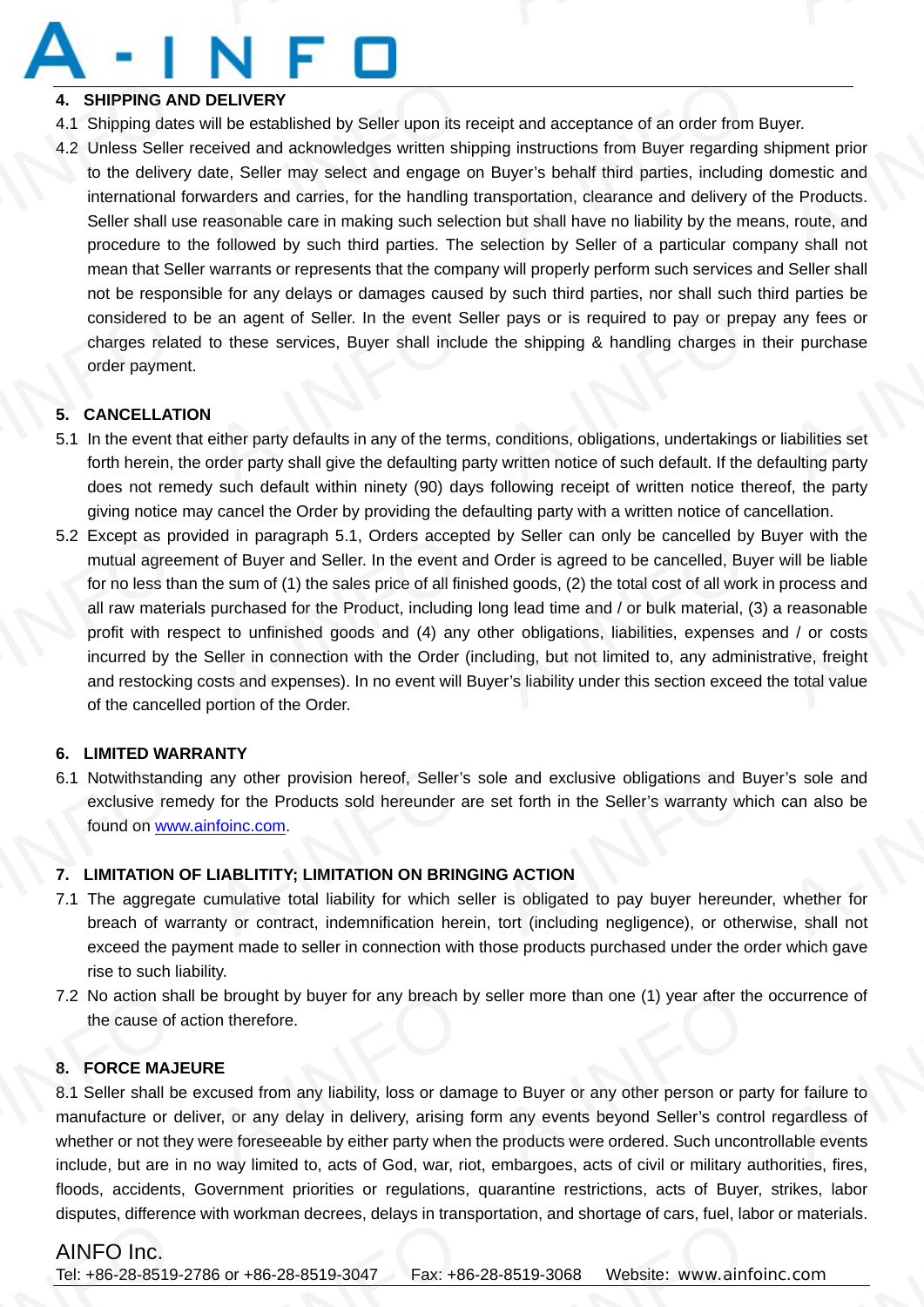# **Order Procedure**

- 1. Formal P.O. with quotation number needs to be e-mailed to the sales: sales@ainfoinc.com or faxed to 0086-28-8519-3068 1. Formal P.O.<br>faxed to 008<br>2. Proforma Inv Order Procedure<br>th quotation number needs to be e-mailed to the sales: sales@ail<br>28-8519-3068<br>ce and Payment instruction will be sent to you after receiving the P. <u>Inc.com</u> or
	- 2. Proforma Invoice and Payment instruction will be sent to you after receiving the P.O.
	- 3. Payment needs to be arranged according to the quoted payment term and invoice.
	- 4. Delivery date will be informed by order confirmation after receiving the payment.
- 5. Shipment will be arranged according to the shipping instruction provided by you and the shipment tracking number will be provided after the shipment. 4. Delivery date<br>5. Shipment we<br>shipment tra<br>6. Warranty, se vill be informed by order confirmation<br>be arranged according to the<br>ng number will be provided after<br>Warranty Statement. In after receiving the payment.<br>
ipping instruction provided by<br>
e shipment. u and the
	- 6. Warranty, see Warranty Statement.
	- 7. Return and repair, see Service and Repair Policy.
- 8. Questions and concerns, pls. contact customer service at sales@ainfoinc.com or Emily@ainfoinc.com. Tel:0086-28-8519-2786/0086-130-600-15760;Fax: 0086-28-8519-3068. 8. Questions<br>Emily@ainformations<br>We appreciat d concerns, pls. contact c<br>
2.com. Tel:0086-28-8519-2786/0<br>
the business. Thanks you! omer service at sales@ainf<br>3-130-600-15760;Fax: 0086-28-8<br>4  $\frac{c.com}{19-3068}$

We appreciated the business. Thanks you!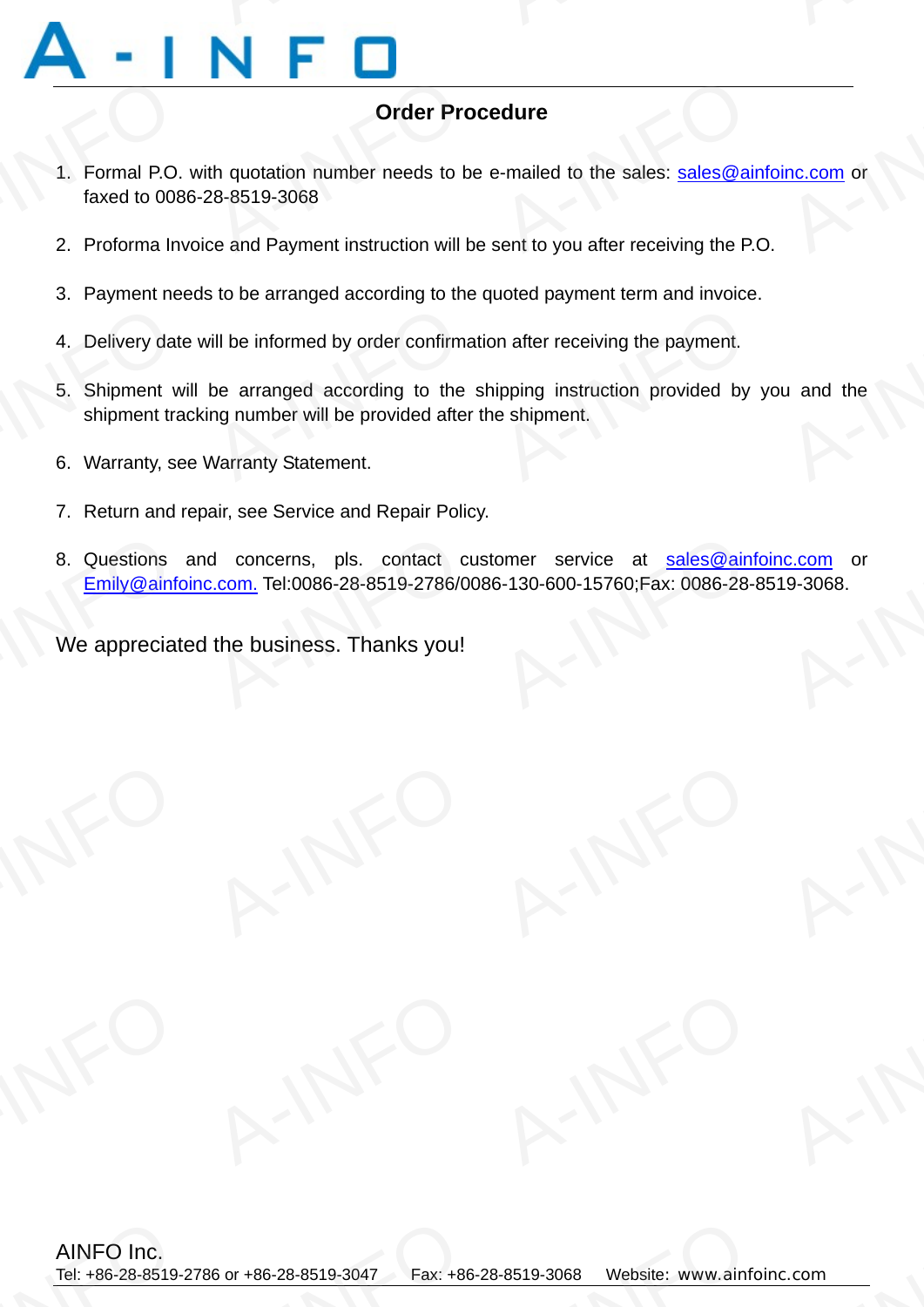# **WARRANTY**

AINFO Inc. (Hereinafter AINFO) warrants each product of its manufacture to be free from any defect in material and workmanship for a period of one year after delivery to the original buyer. AINFO Inc. (Hereinand workmanship WARR TY<br>
manufacture to be free from any defe<br>
e original buyer.<br>
place any product, or part thereof, wl material<br>
in material<br>
proves to

The limit of liability under this warranty shall be to repair or replace any product, or part thereof, which proves to be defective after inspection by AINFO. This warranty shall not apply to any AINFO product that has been disassembled, modified, physically or electrically damaged, or to any product that has been subjected to conditions exceeding the applicable specifications or ratings.

AINFO shall not be liable for any direct or consequential injury, loss or damage incurred through the use, or the inability to use, any AINFO product. the applicable specifications or ratin<br>able for any direct or consequential in<br>INFO product.<br>ight to make design changes to any ges to previously purchased units. y, loss or damage incurred through the<br>IFO product without incurring any obl Ise, or the<br>tions to

AINFO reserves the right to make design changes to any AINFO product without incurring any obligations to make the same changes to previously purchased units. conditions exceed<br>AINFO shall not b<br>inability to use, an<br>AINFO reserves tl<br>make the same ch

> This warranty is the full extent of obligation and liability assumed by AINFO with respect to any and all AINFO products. AINFO neither makes, nor authorizes any person to make, any other guarantee or warranty concerning AINFO products.

> If the unit at any time has any problems it would have to be shipped back to AINFO location for warranty repair or replacement. In this case, the following procedure has to be followed:

- 1. A detailed default report needs to be sent to Sherry@ainfoinc.com, after evaluation by AINFO's QA department, the **RMA will be assigned**. **Only after** the RMA is assigned, then the shipment can be arranged. concerning AINFC<br>If the unit at any ti<br>replacement. In th<br>1. A detailed de<br>department, th oducts.<br>has any problems it would have to b<br>case, the following procedure has to l<br>lit report needs to be sent to Sh<br>**RMA will be assigned. Only after the** nipped back to AINFO location for wa<br>ollowed:<br><u>Wainfoinc.com</u>, after evaluation by<br>MA is assigned, then the shipment ca nty repair or<br>
INFO's QA<br>
e arranged.
	- 2. For the shipment to return the default product back to AINFO, buyer needs to be responsible for the shipping and all related cost. If AINFO is responsible for the default, AINFO will pay for the shipping back to the buyer; if the default is caused by the buyer or other reason, which AINFO is not responsible for, then the buyer is responsible for the shipping and all related cost.
- 3. Returned units will undergo complete test and evaluation. Replacement and or/repair will be determined only after AINFO has determined the cause of the failure. All units returned are subject to evaluation charge when: 1) The units meet full specifications and do not require repair, or 2). failures due to excessive stresses caused by rough handling or overload during test or installation at the customers' location. and all related<br>the default is c<br>responsible for<br>5.<br>3. Returned units<br>after AINFO h<br>1) The units m<br>by rough band ist. If AINFO is responsible for the defased by the buyer or other reason, which<br>a shipping and all related cost.<br>Ill undergo complete test and evaluat<br>determined the cause of the failure. A<br>i full specifications and do no , AINFO will pay for the shipping back<br>AINFO is not responsible for, then the<br>. Replacement and or/repair will be c<br>nits returned are subject to evaluatio<br>pair, or 2). failures due to excessive s<br>t the customers' location the buyer; if<br>uyer is<br>rmined only<br>narge when:<br>sses caused
	- 4. AINFO is not responsible for failures due to excessive stresses caused by rough handling or overload during test or installation at the buyers' location; nor can AINFO be responsible for damage caused by improper operation or faulty power supplies.
- 5. Every precaution is used at the factory to insure that every unit meets all electrical and mechanical specifications prior to shipment. Buyer, by his issuance of a purchase order or similar instrument, accepts this warranty. The applicable law of China shall be used for interpretation and adjudication of this warranty and related work order or purchase agreement. Frame Stock<br>test or installar<br>operation or factor<br>5. Every precaure<br>specifications<br>warranty. The<br>related work c The Handles das to shocket.<br>The at the buyers' location; nor can A<br>A power supplies.<br>The factory to insure<br>or to shipment. Buyer, by his issuance<br>plicable law of China shall be used<br>The property or purchase agreement. O be responsible for damage cause<br>of the responsible for damage cause<br>at every unit meets all electrical as<br>a purchase order or similar instrume<br>interpretation and adjudication of this hy improper<br>mechanical<br>accepts this<br>varranty and

 $\frac{2 \cdot \text{com}}{\sqrt{2}}$